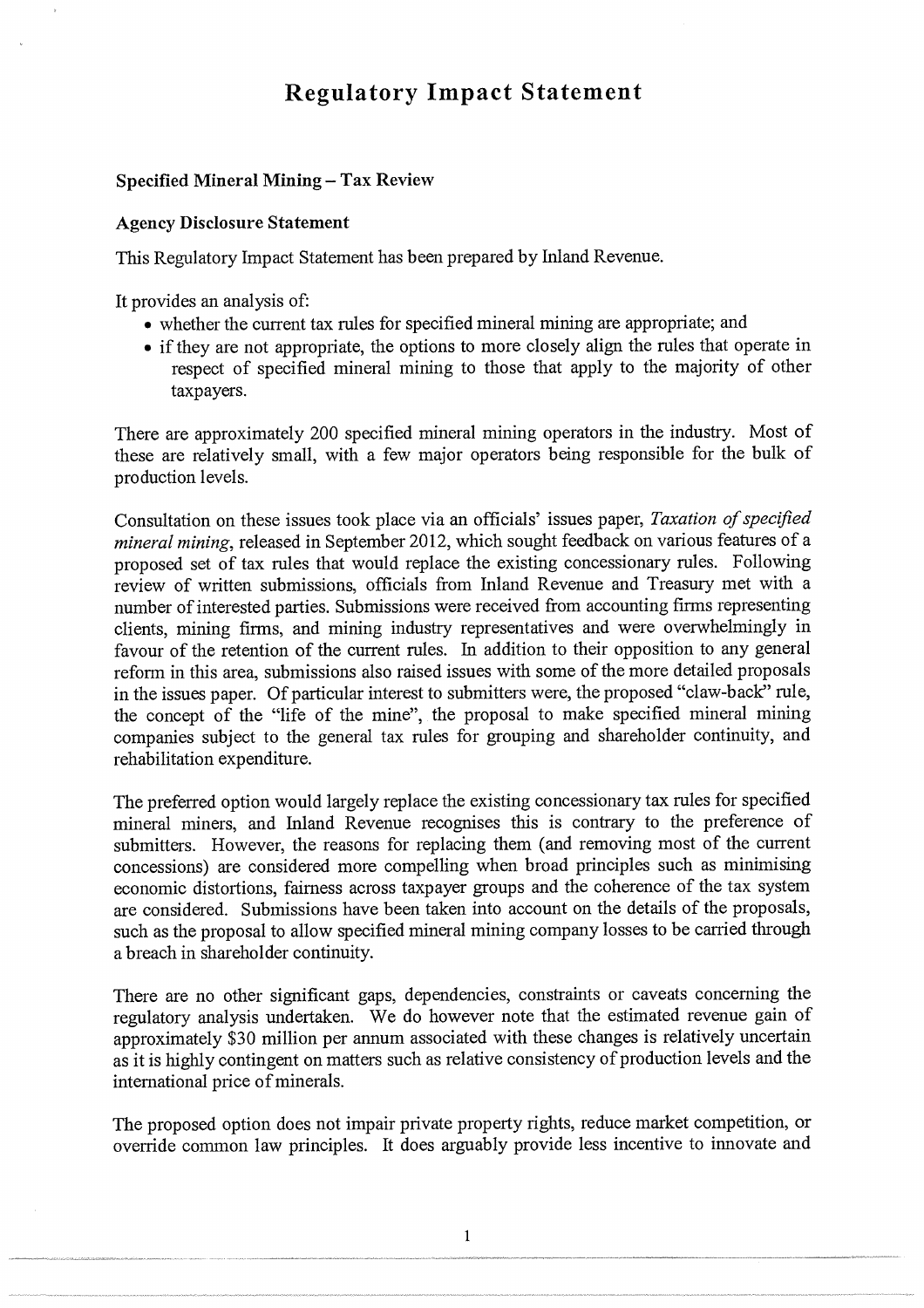invest in the specified mineral mining sector than currently, but only to the extent that it proposes the removal of most of the existing concessionary rules.

ja<br>Filmog

Joanna Clifford Programme Manager - Policy Inland Revenue

-

11 March 2013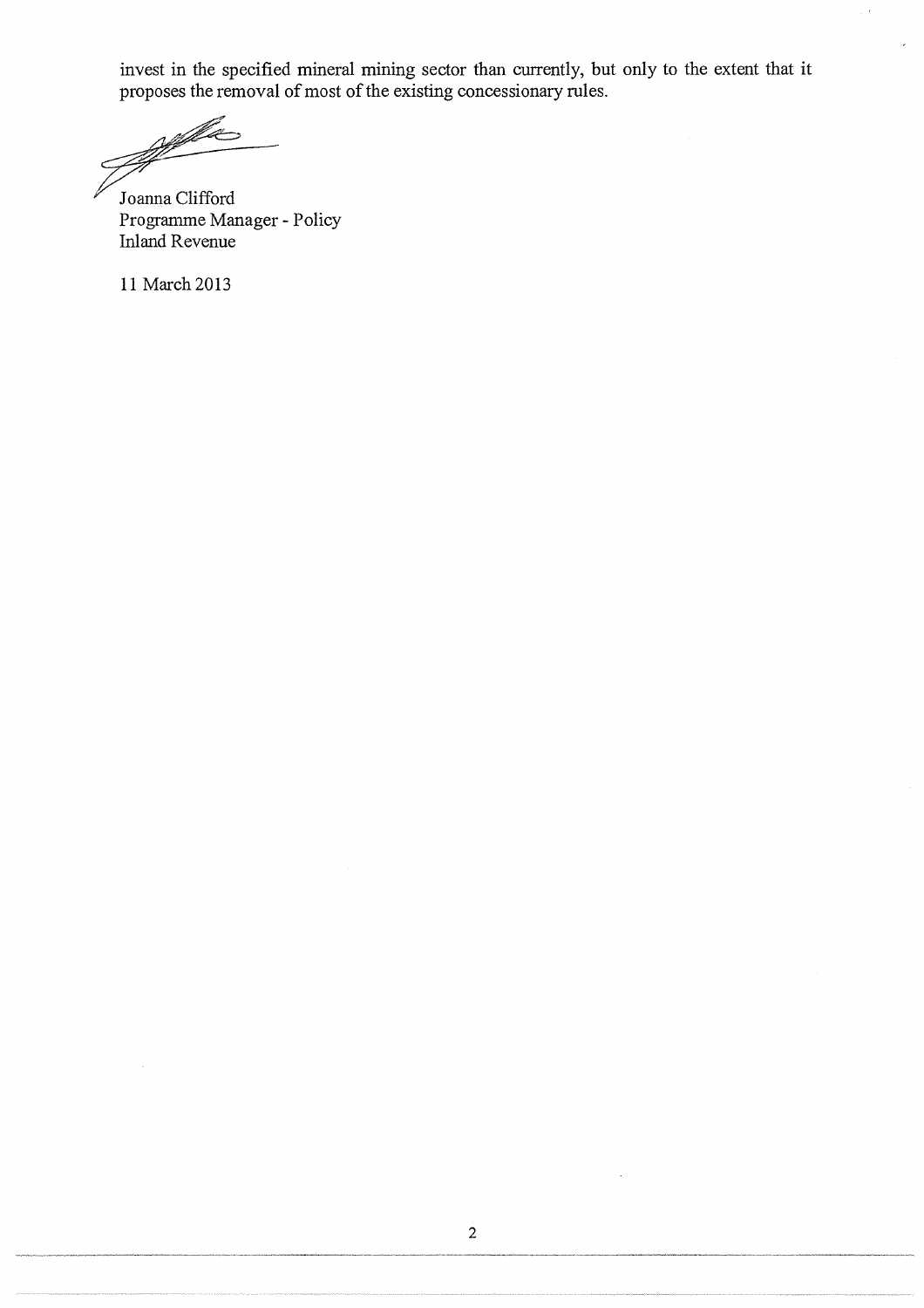## STATUS QUO AND PROBLEM DEFINITION

1) At present there is a separate set of tax rules that apply to "specified mineral miners". There are approximately 200 specified mineral mining operators in the industry. Most of these are relatively small, with a few major operators being responsible for the bulk of production levels.

2) There are 50 specified minerals, of which gold, silver and iron sands are the most commonly mined. The current tax rules that apply to this group effectively allow a tax deduction for capital expenditure in the year the expenditure is incurred, and, in certain circumstances, allow expenditure to be deducted in anticipation of it being incurred.

3) These immediate deductions for capital expenditure and expenditure yet to be incurred make the tax rules for specified mining very concessionary compared to most sectors, including petroleum mining, which also has concessionary rules.<sup>1</sup>

*Example:* 

| Current tax rules for specified mineral mining   Orthodox tax rules                     |  |
|-----------------------------------------------------------------------------------------|--|
| An immediate deduction is available for Deductions for the same expenditure would       |  |
| expenditure that is defined in the Income Tax   either not be permitted or deferred and |  |
| Act as either "mining exploration   allowed over the economic life of the asset.        |  |
| expenditure" or "mining development                                                     |  |
| expenditure". These terms effectively cover                                             |  |
| expenditure incurred in searching for mineral                                           |  |
| deposits and preparing an area for mining.                                              |  |
| They include significant items of capital                                               |  |
| expenditure such as land, buildings and                                                 |  |
| machinery.                                                                              |  |

- 4) Tax concessions to particular industries can have the following effects:
	- i) They potentially distort investment decisions and the allocation of capital;
	- ii) They can be perceived as being unfair on other taxpayers that do not have concessions.
	- iii) They reduce the coherence of tax policy.
	- iv) They are also contrary to the Government's objective of a broad-base, low-rate tax system.

5) The benefit of the existing tax rules rests almost entirely with the specified mineral mining sector. Although that sector forms an important part of the New Zealand economy, given the Government's focus on a broad-base, low rate tax policy, it is timely to review whether tax concessions are appropriate given the relative lack of concessions provided to similarly capital-intensive industries.

6) It is also noted that this review is occurring largely simultaneously with a Ministry of Business, Innovation and Employment (MBIE) review of the royalty rates that apply to new

 $<sup>1</sup>$  A person's taxable income is determined after taking deductions off assessable income. The ability to access deductions</sup> can therefore reduce the person's tax liability.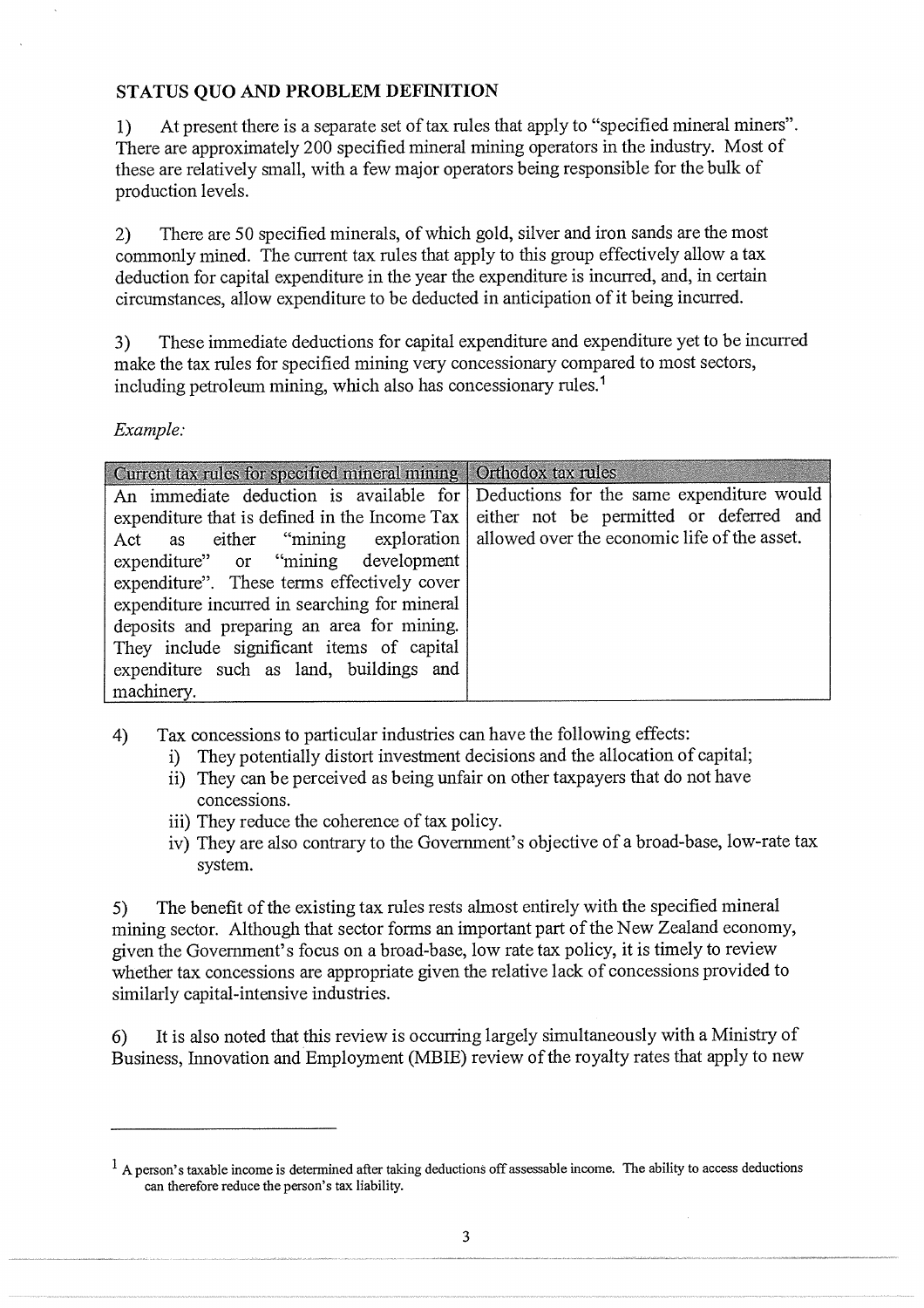high-value mineral developments.<sup>2</sup> This review complements the work undertaken by MBIE. Both seek a fair return on the Government's mineral resources consistent with the Government's Business Growth Agenda, by better ensuring that scarce capital and labour is allocated to the most productive areas of the economy.

# **OBJECTIVES**

7) The objective of the current review is to ensure the tax rules that apply to specified mineral miners:

- i) Are efficient (that is, they do not distort investment decisions);
- ii) Promote equity and fairness across the taxpaying community;
- iii) Are coherent in terms of the overall tax system;
- iv) Promote revenue integrity;
- v) Provide certainty;
- vi) Do not impose undue compliance costs on business.

## REGULATORY IMPACT ANALYSIS

8) We consider there are three main options for dealing with the over-arching issue of the current concessionary rules:

- *i) Status quo:* The current rules be retained.
- *ii) Revised rules:* A revised set of rules for specified mineral miners be introduced that brings their tax treatment more closely into alignment with other taxpayers.
- *iii) No mining rules:* The current rules could be repealed and not replaced so the general tax rules applied to specified mineral miners.

9) Although options 2 and 3 would arguably be similar in effect, option 2 is based on the assumption that some specific rules would be desirable to perform the following functions:

- i) Clarify areas of uncertainty for types of expenditure relatively unique to specified mineral mining.
- ii) Provide rules that deviated from the standard tax treatment to cater for relatively unique aspects of mining operations.

10) Officials consider there are strong economic arguments for removing concessions and these apply equally to options 2 and 3. These arguments are summarised below. However, we also consider that, because of its potential to result in higher compliance costs and create greater uncertainty for no discernible benefits over and above those provided by option 2, option 3 is not viable. This option was therefore not consulted on, nor was it raised as a realistic possibility by submitters.

11) "In designing option 2 officials were conscious that there are some unique features to specified mineral mining that may justify special rules. These are:

i) The fact that the costs of mining are generally divided into specific definable phases "prospecting expenditure", "exploration expenditure", "development expenditure", "mining expenditure" and "rehabilitation expenditure". It is arguably unfair to treat all of these expenditure types under ordinary principles because the nature of mining operations means that some items that may generally

<sup>&</sup>lt;sup>2</sup> http://www.med.govt.nz/sectors-industries/natural-resources/pdf-docs-library/oil-and-gas/crown-minerals-actreview/consultation-on-the-royalty-regime-for-minerals/discussion-paper.pdf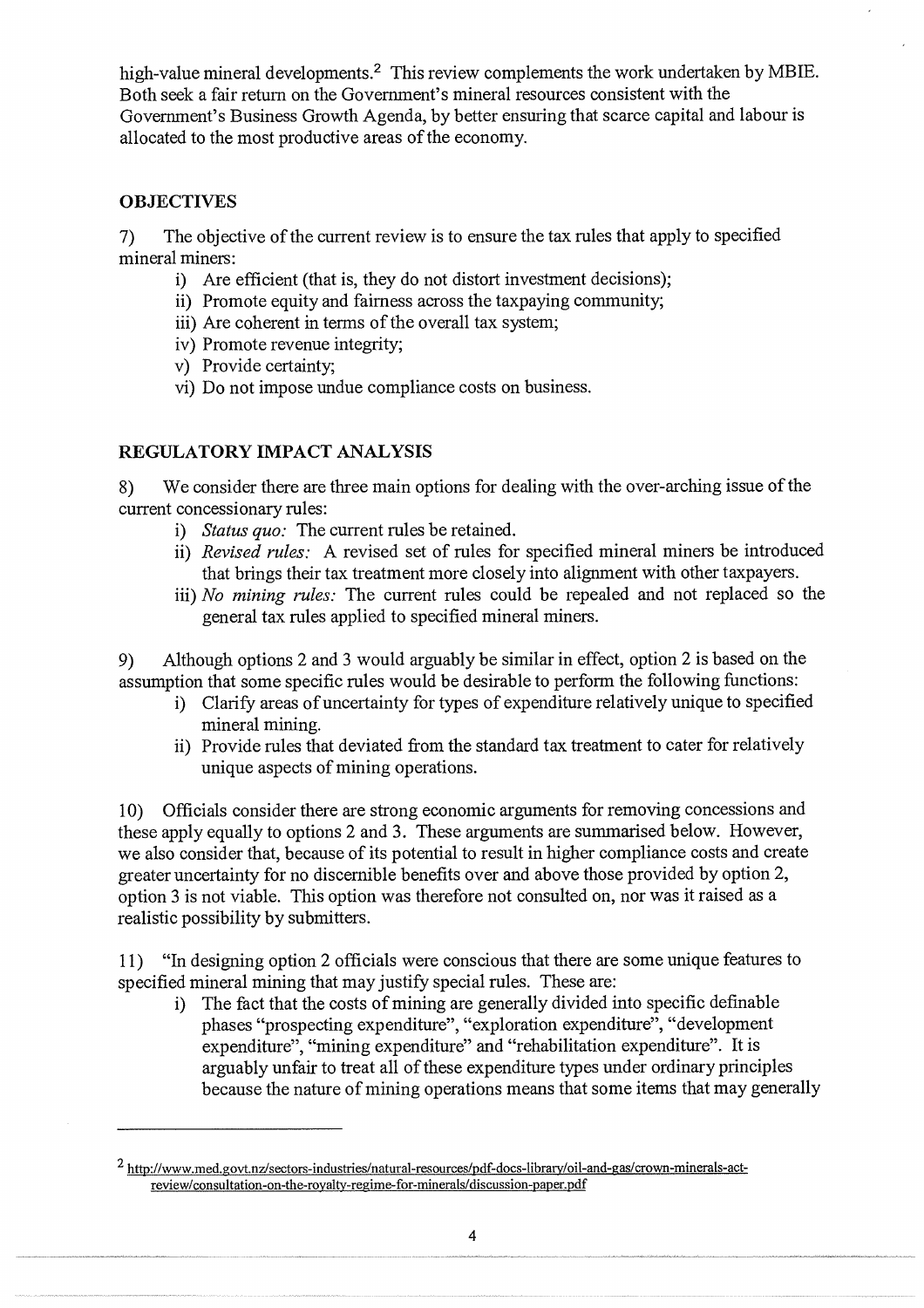be regarded as capital warrant different tax treatment. There is also scope in mining to incur significant expenditure after all income-earning activity has ceased (such as "rehabilitation costs" of restoring land to the condition required).

- ii) It is not always clear at the outset how long a mine will last. Under general principles of depreciation, capital assets that decline in value should be depreciated over their useful life. To be consistent with this principle, assets with a useful life contingent on the operation of the mine would need to be depreciated over the "life of the mine". However, a fixed life would arguably produce uneconomic outcomes because the life of a mine can be a variable figure depending on mineral reserves and levels of production. It is therefore necessary to define the "life of mine" concept and incorporate the necessary flexibility.
- iii) It may be possible for a miner to access tax-free capital gains by disposing of land with the minerals still in place, whereas income from the extraction and sale of those same reserves would be subject to tax. The tax treatment of land should therefore be considered.
- iv) There are currently rules allow mining companies to carry losses through a change in shareholding (an option not open to most other companies), but restrictions on who mining companies can group with for tax purposes (effectively they can only group with other mining companies). It is important to consider if there is something sufficiently different about the specified mineral mining sector that justify these rules being retained or whether the standard loss and grouping rules should apply.
- v) How "farm-out" arrangements, insurance receipts and bad debts should be treated. There are currently special rules for insurance receipts and writing off of debt by mining holding companies. Again, it is important to consider if these are still appropriate.

12) Officials consider the following sector-specific rules will provide a more orthodox tax treatment to the sector (by removing the concessionary treatment), while still providing certainty and catering for some distinctive features of the sector, as explained above

- i) "Prospecting expenditure" and "exploration expenditure" should be immediately deductible, subject to the claw-back rule discussed in point iii), below.
- ii) "Development expenditure" should be capitalised and deducted over the life of the mine.<sup>3</sup>
- iii) "Exploration expenditure" on items later used for the extraction of minerals should be added back as income in the year the mine becomes operational and deducted over the life of the mine as if it were development expenditure.
- iv) The "life of the mine" should be self-assessed by taxpayers based on their expected activities in a particular permit area, but should not be less than the expected life of the mine used for accounting purposes. A mine would have a maximum life for tax purposes of 25 years.
- v) "Mining expenditure" should be subject to the ordinary capital/revenue distinction that applies to other businesses.4
- vi) "Rehabilitation expenditure" should be deductible in the year it is spent, but a refundable credit should be generated if a loss is incurred in that year to provide

 $3$  Capitalised expenditure is not immediately deductible. Instead, deductions are generally spread over the estimated useful life of the asset created.

<sup>&</sup>lt;sup>4</sup> Taxpayers are able to immediately deduct revenue items, while capital items are either non-deductible or deductible over time through depreciation.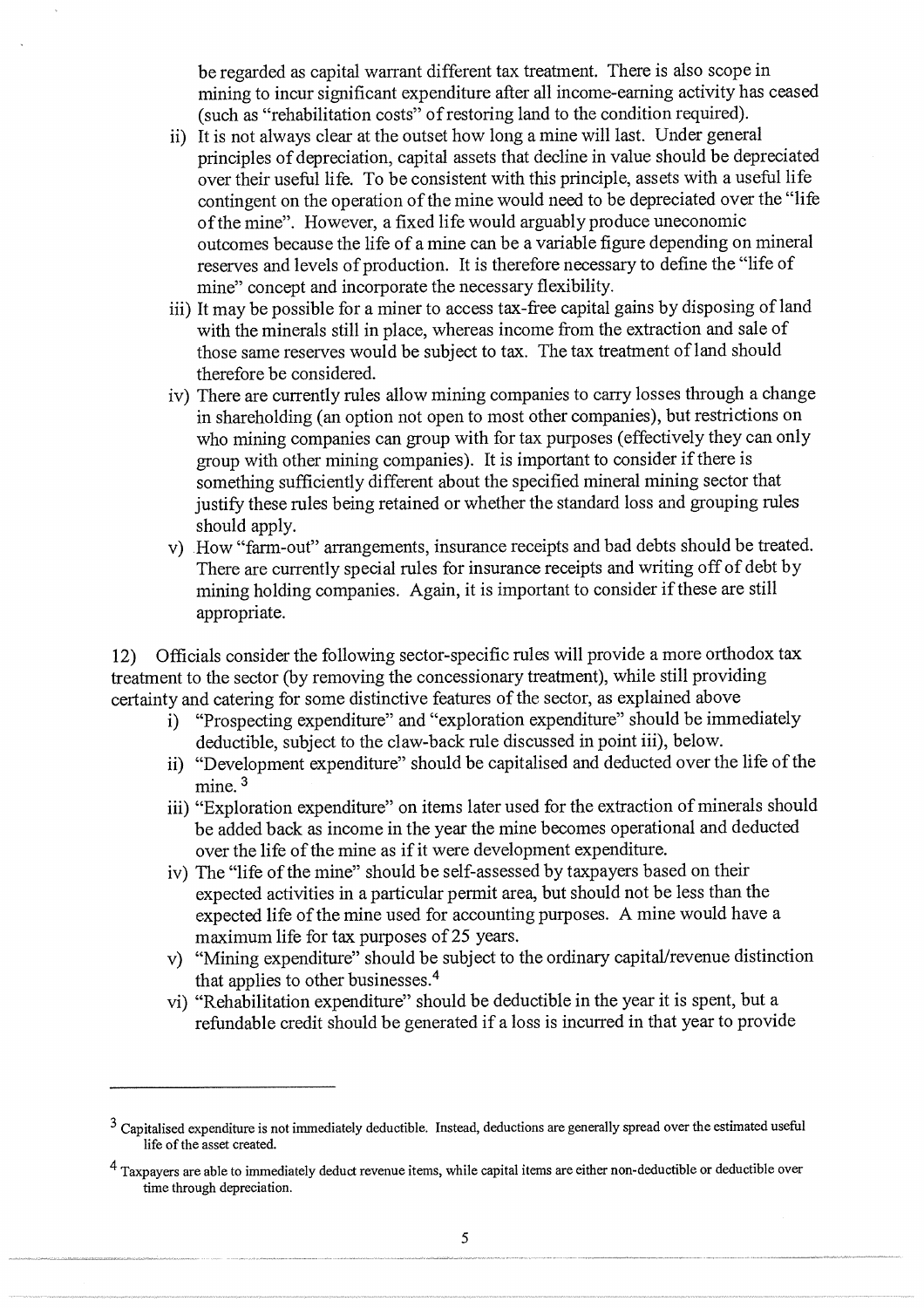for the fact that the expenditure may occur after income-earning activity has ceased.

- vii) Land should be treated as revenue account property of a mining company, meaning income or a deduction is accounted for in the year of disposal.<sup>5</sup> As with rehabilitation expenditure, if a loss is incurred in the year of a land sale, a refundable credit should be generated.
- viii)The existing loss rules for mining companies should remain. That is they should continue to be able to carry losses forward through a continuity breach, but only be able to offset those losses against income from the same permit area. To prevent this loss continuity rule being manipulated, mineral mining companies should still only be allowed to form tax groups with other mining companies. This is consistent with the current mineral mining rules, but differs from the rules that apply more generally.
- ix) The rules that allow mineral miners to appropriate income for future expenditure should be repealed. To account for the fact that the repeal of this rule may result in unexpected tax liabilities for miners, they should be allowed to spread any income tax liability over the two years following effective date.
- x) When a "farm-out" of mining rights takes place, the consideration received should be treated as income in the year the rights pass and the consideration paid should be deducted over the expected life of the mine (or be immediately deductible if the mine is still in the prospecting or explorations phases).
- xi) The normal tax rules should apply in respect of insurance receipts and bad debt/bad debt recovery.

13) The table on the following pages analyses the 3 options discussed above against the objectives of the review:

<sup>5</sup> Revenue account property is taxable or deductible in the year of sale, meaning that if it is sold for less than it was bought for, a deduction is available. Conversely, if a profit is made, that profit is taxable.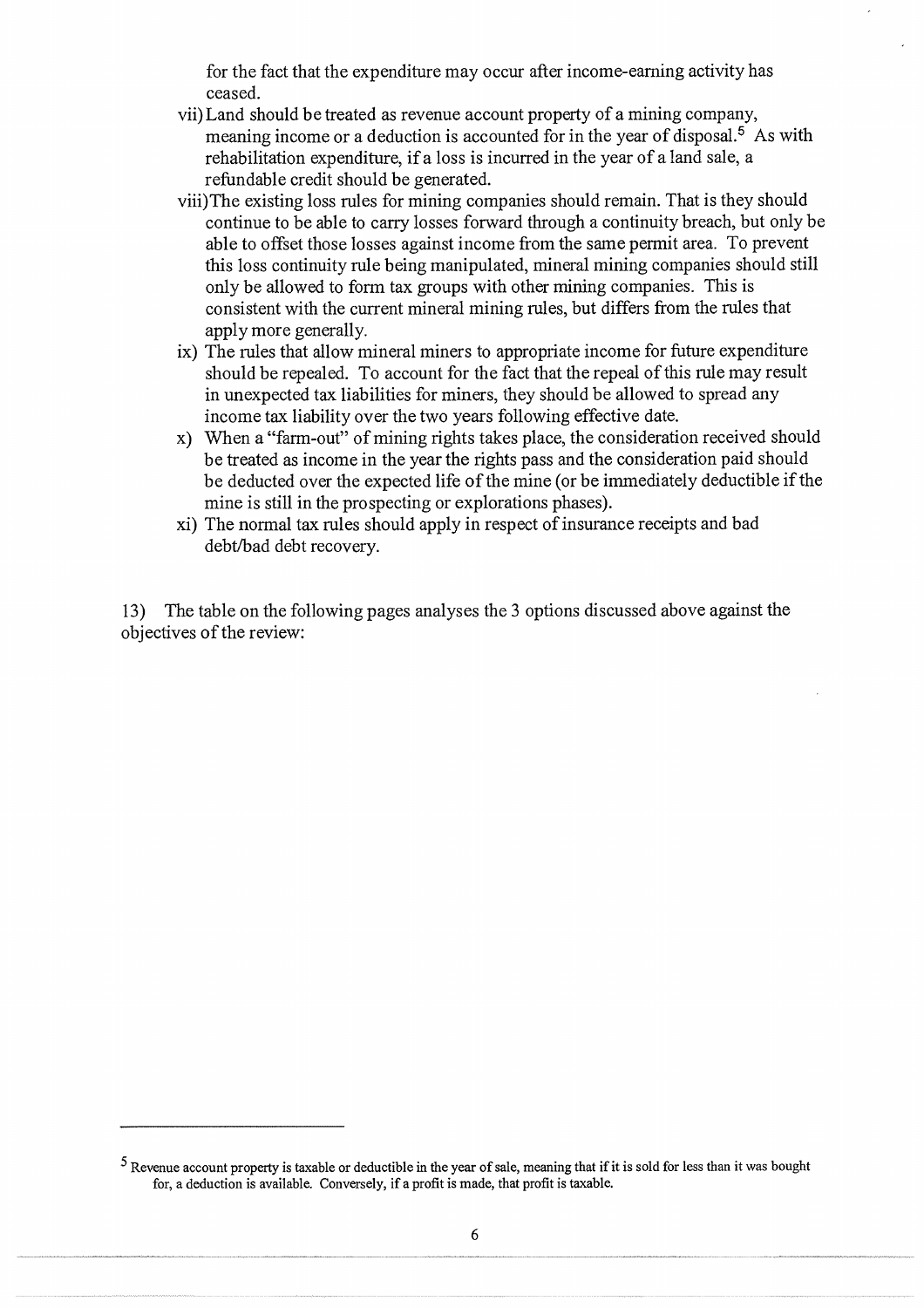|           |              | Objectives (Met/Not met) |                |                          |                |                | Impacts                     |                             |                          |
|-----------|--------------|--------------------------|----------------|--------------------------|----------------|----------------|-----------------------------|-----------------------------|--------------------------|
|           | Efficiency   | Equity                   | Coherence      | Revenue                  | Certainty      | Compliance     | Costs                       | <b>Benefits</b>             | Net economic             |
|           |              |                          |                |                          |                |                |                             |                             | Impact                   |
| Option    | Not met $-$  | Not met $-$              | Not met $-$    | Not met $-$              | $Met - The$    | $Met-$         | Government:                 | Government:                 | Negative-                |
| 1: Status | Industry     | By                       | Industry       | Lowering                 | rules in their | Taxpayers are  | Lower                       | A specified                 | the benefits to          |
| quo-      | concessions  | lowering                 | concessions    | the tax                  | current form   | familiar with  | revenue                     | mineral                     | the industry             |
| Not       | distort      | the tax                  | are contrary   | obligations              | have been in   | the current    | collection and              | mining sector               | are                      |
| preferred | investment   | obligations              | to the         | for certain              | place for a    | rules and have | issues                      | that is more                | outweighed               |
|           | decisions    | of one                   | Government's   | taxpayers                | of<br>number   | systems        | associated                  | profitable than             | by broader               |
|           | and          | sector you               | overall broad- | not only                 | years and are  | designed for   | with                        | it otherwise                | considerations           |
|           | productivity | must                     | base, low-rate | reduces                  | well           | them.          | concessionary               | would be.                   | of a lack of             |
|           | of capital   | invariably               | tax policy     | the                      | understood     |                | rules, such as              |                             | efficiency,              |
|           |              | increase                 | framework.     | revenue<br>from that     | by industry.   |                | lobbying from<br>comparable | Taxpayers:<br>Higher after- | equity,<br>coherence and |
|           |              | the relative             |                |                          |                |                | industries for              | tax profits for             | revenue gains.           |
|           |              | burden on<br>others.     |                | particular<br>source but |                |                | similar                     | the sector.                 |                          |
|           |              |                          |                | also puts                |                |                | concessions.                |                             |                          |
|           |              |                          |                | the overall              |                |                |                             |                             |                          |
|           |              |                          |                | tax base at              |                |                | Taxpayers:                  |                             |                          |
|           |              |                          |                | risk.                    |                |                | None for the                |                             |                          |
|           |              |                          |                |                          |                |                | particular                  |                             |                          |
|           |              |                          |                |                          |                |                | sector, but                 |                             |                          |
|           |              |                          |                |                          |                |                | concessions                 |                             |                          |
|           |              |                          |                |                          |                |                | result in                   |                             |                          |
|           |              |                          |                |                          |                |                | relatively                  |                             |                          |
|           |              |                          |                |                          |                |                | higher burden               |                             |                          |
|           |              |                          |                |                          |                |                | on other                    |                             |                          |
|           |              |                          |                |                          |                |                | taxpayers and               |                             |                          |
|           |              |                          |                |                          |                |                | lower levels                |                             |                          |
|           |              |                          |                |                          |                |                | of investment               |                             |                          |
|           |              |                          |                |                          |                |                | in other                    |                             |                          |
|           |              |                          |                |                          |                |                | industries.                 |                             |                          |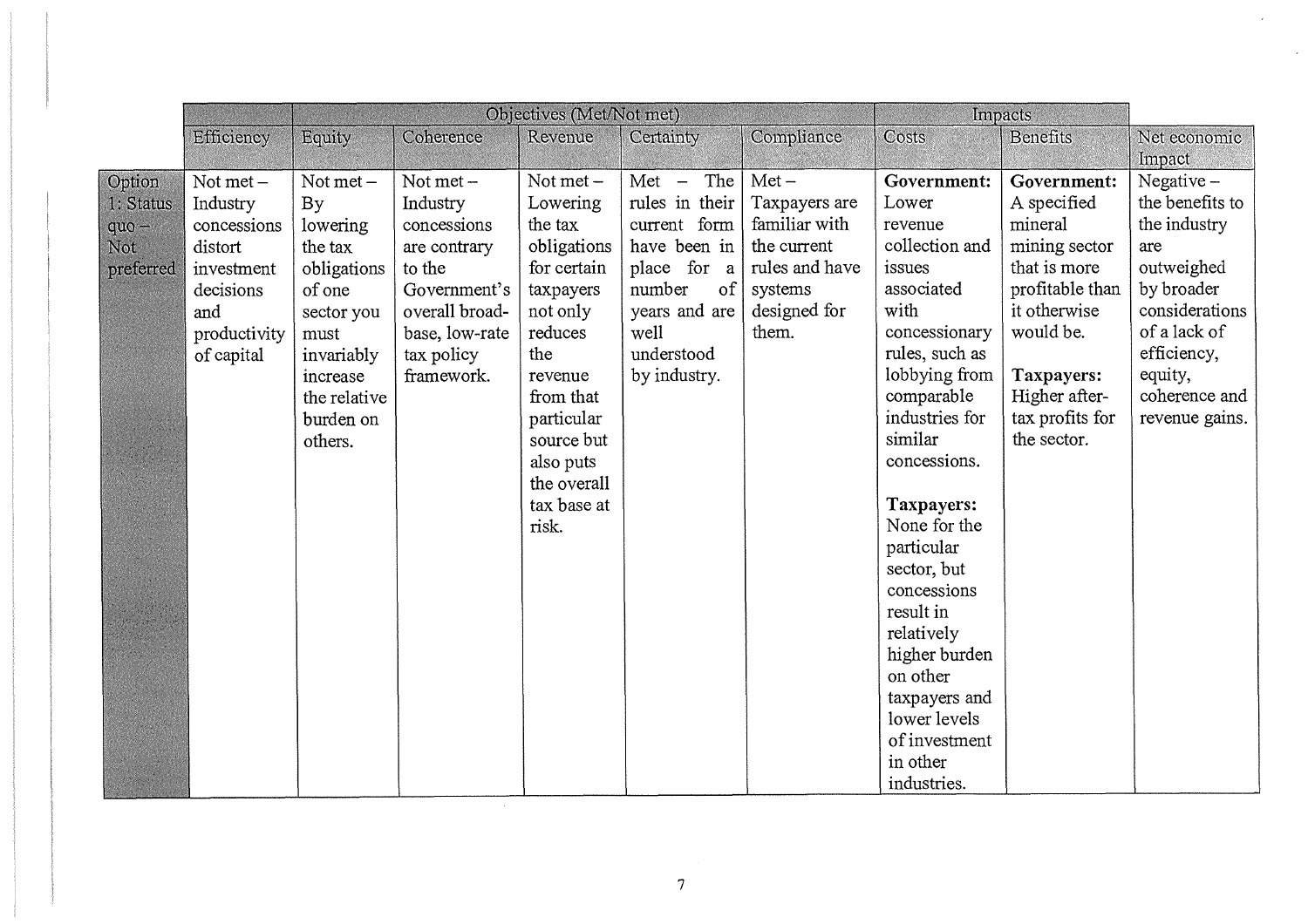|             | Objectives (Met/Not met) |             |             |              |                    |                 |                 | Impacts         |                |
|-------------|--------------------------|-------------|-------------|--------------|--------------------|-----------------|-----------------|-----------------|----------------|
|             | Efficiency               | Equity      | Coherence   | Revenue      | Certainty          | Compliance      | Costs           | <b>Benefits</b> | Net            |
|             |                          |             |             |              |                    |                 |                 |                 | economic       |
|             |                          |             |             |              |                    |                 |                 |                 | Impact         |
| Option 2:   | $Met-$                   | $Met-$      | $Met-$      | $Met-$       | Not met $- A$      | Not met $-A$    | Government:     | Government:     | Positive $-$   |
| Revised     | Neutral tax              | Providing   | Consistent  | Removing     | revised set of     | new set of      | Industry        | Promotes        | provides       |
| rules       | treatment                | broadly     | tax         | tax          | will<br>rules      | rules would     | dissatisfaction | efficiency,     | efficiency,    |
| (removing)  | promotes                 | consistent  | treatment   | concessions  | create<br>some     | necessarily     | with change.    | equity and      | equity and     |
| most of the | investment               | tax         | across      | broadens     | uncertainty        | result in       | It is not clear | coherence       | coherence      |
| concessions | decisions                | treatment   | comparable  | the tax base | while<br>they      | compliance      | how this        | across the tax  | across the tax |
| whilst      | based on                 | across      | sectors     | and ensures  | 'bedded<br>are     | costs being     | dissatisfaction | system and      | system and     |
| retaining   | pre-tax                  | industries, | promotes    | that an      | $in$ ,<br>and both | incurred while  | would           | raises revenue  | raises         |
| some        | returns                  | allows      | the overall | appropriate  | taxpayers and      | the new rules   | manifest at a   | of              | revenue.       |
| special     |                          | different   | coherence   | amount of    | Inland             | were            | practical       | approximately   | Compliance     |
| $rules) -$  |                          | industries  | of the tax  | tax is paid  | Revenue start      | established and | level.          | \$30 million    | costs will be  |
| Preferred   |                          | to          | system.     | by all       | applying           | systems put in  |                 | per annum.      | incurred, but  |
| option      |                          | compete     |             | taxpayers.   | in<br>them         | place to ensure | Taxpayers:      |                 | are largely    |
|             |                          | on a level  |             |              | practice.          | the revised     | Higher tax      | Taxpayers:      | expected to    |
|             |                          | footing.    |             |              |                    | obligations     | obligations     | None for the    | be of a one-   |
|             |                          |             |             |              |                    | could be        | and some        | particular      | off nature.    |
|             |                          |             |             |              |                    | accurately met. | compliance      | sector, but     |                |
|             |                          |             |             |              |                    |                 | costs while     | fairer on       |                |
|             |                          |             |             |              |                    |                 | new systems     | broader         |                |
|             |                          |             |             |              |                    |                 | were            | taxpaying       |                |
|             |                          |             |             |              |                    |                 | established.    | community.      |                |

 $\mathcal{L}^{\text{max}}_{\text{max}}$ 

 $\mathbf{x}^{\pm}$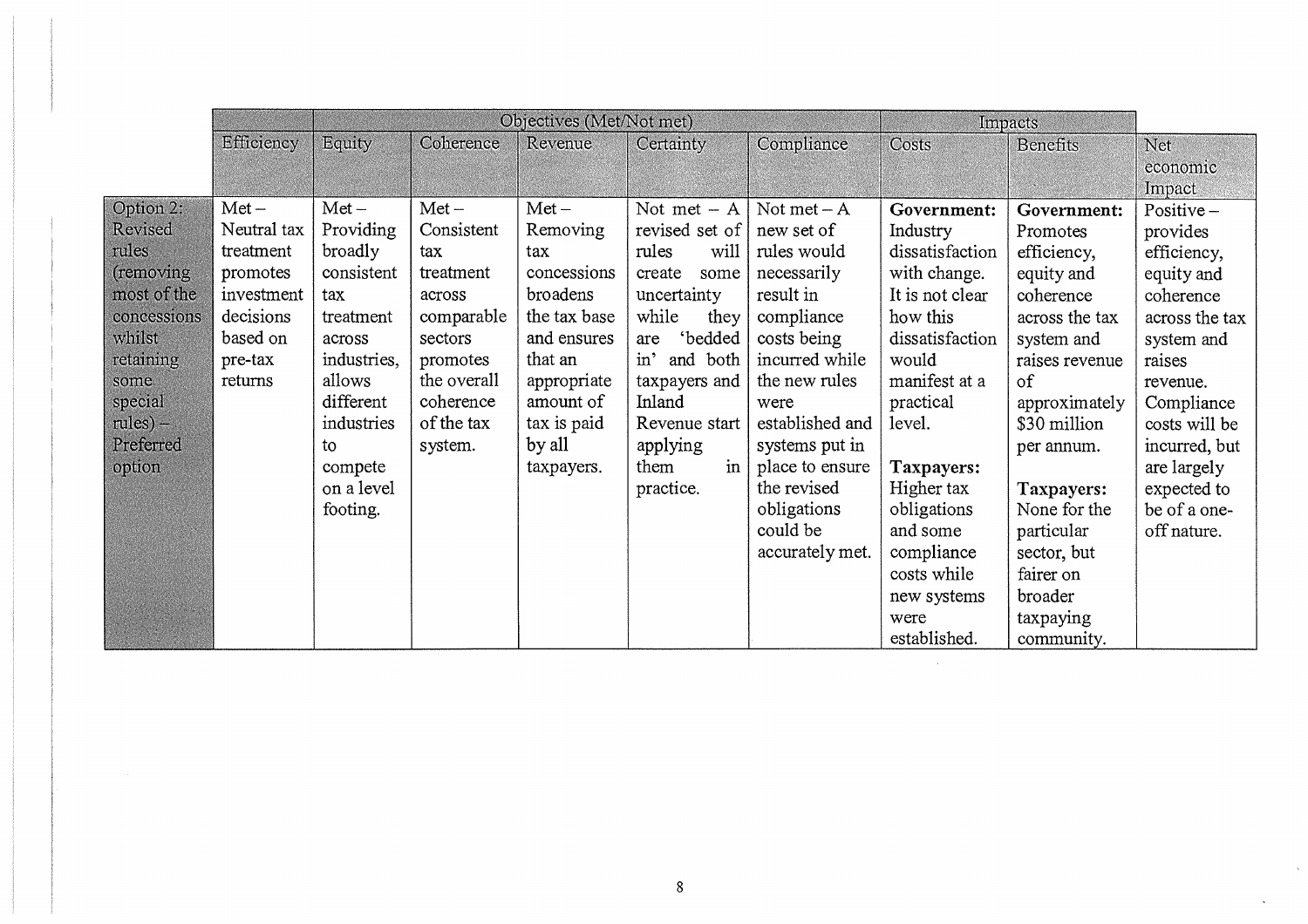|            |             | Objectives (Met/Not met) |             |              |                 |                 | Impacts         |                 |               |
|------------|-------------|--------------------------|-------------|--------------|-----------------|-----------------|-----------------|-----------------|---------------|
|            | Efficiency  | Equity                   | Coherence   | Revenue      | Certainty       | Compliance      | Costs           | <b>Benefits</b> | Net           |
|            |             |                          |             |              |                 |                 |                 |                 | economic      |
|            |             |                          |             |              |                 |                 |                 |                 | impacts       |
| Option 3:  | $Met-$      | $Met-$                   | $Met-$      | $Met-$       | Not<br>$met -$  | Not met – Not   | Government:     | Government:     | Probably      |
| No mining  | Neutral tax | Providing                | Consistent  | Removing     | Not<br>having   | having special  | Industry        | Promotes        | positive, but |
| rules      | treatment   | broadly                  | tax         | tax          | special<br>any  | rules would     | dissatisfaction | efficiency,     | expected to   |
| (general   | promotes    | consistent               | treatment   | concessions  | rules<br>would  | necessarily     | with change     | equity and      | result in     |
| tax rules  | investment  | tax                      | across      | broadens     | promote         | result in       | arguably        | coherence       | higher        |
| that apply | decisions   | treatment                | comparable  | the tax base | considerable    | compliance      | higher under    | across the tax  | compliance    |
| to other   | based on    | across                   | sectors     | and ensures  | uncertainty     | costs being     | this option     | system and      | costs and     |
| businesses | pre-tax     | industries,              | promotes    | that an      | while<br>the    | incurred while  | because of      | raises revenue  | greater       |
| applying   | returns     | allows                   | the overall | appropriate  | industry<br>and | the application | anticipated     | of              | industry      |
| to miners) |             | different                | coherence   | amount of    | Inland          | of the general  | higher          | approximately   | uncertainty   |
| $-$ Not    |             | industries               | of the tax  | tax is paid  | Revenue         | rules was       | compliance      | \$30 million    | for no        |
| preferred  |             | to compete               | system.     | by all       | established     | established and | costs.          | per annum.      | benefits over |
|            |             | on a level               |             | taxpayers.   | which of the    | systems put in  |                 |                 | and above     |
|            |             | footing.                 |             |              | 'regular'       | place to ensure | Taxpayers:      | Taxpayers:      | those         |
|            |             |                          |             |              | rules apply to  | the revised     | Higher tax      | None            | provided by   |
|            |             |                          |             |              | which part of   | obligations     | obligations     |                 | option 2.     |
|            |             |                          |             |              | mining<br>a     | could be        | and possibly    |                 |               |
|            |             |                          |             |              | operation.      | accurately met. | significant     |                 |               |
|            |             |                          |             |              |                 |                 | compliance      |                 |               |
|            |             |                          |             |              |                 |                 | costs while     |                 |               |
|            |             |                          |             |              |                 |                 | new systems     |                 |               |
|            |             |                          |             |              |                 |                 | were            |                 |               |
|            |             |                          |             |              |                 |                 | established.    |                 |               |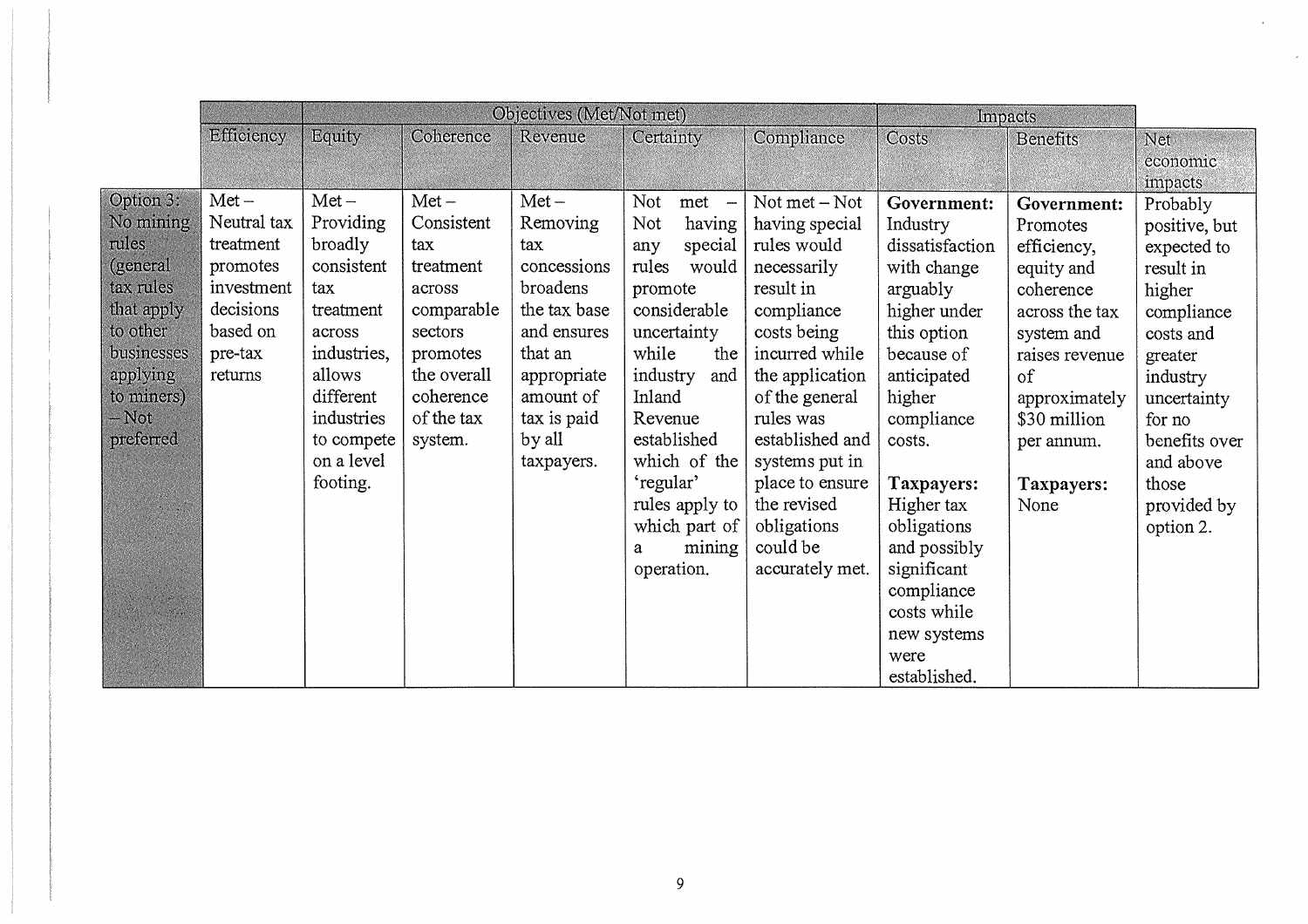# Recommended option

14) Inland Revenue considers that option 2 is preferable. At a simplistic level, the choice is between keeping a concessionary set of rules (option 1) or applying more orthodox principles to the sector (options 2 and 3).

15) Tax concessions that favour one particular industry distort investment decisions and the productivity of capital. Distortions arise in this context if a tax concession induces people to invest in a particular sector that, in the absence of the tax, they would not invest in. If businesses are effectively subsidised through the tax system, it also has the potential to distort the domestic labour market through that industry being in a position to offer remuneration that a non-subsidised business could not match.

16) New Zealand's framework for taxing inbound capital is based around applying broadly the same tax rules no matter which area of the economy the capital is invested. This is consistent with our broad-base, low rate tax framework. This is why, for example, the same company tax rate applies to companies across the New Zealand economy. The logical extension of option 1 would be to abandon this framework and apply lower effective tax rates on foreign investment into certain areas of the economy. Not only would such an approach put the company tax base at extreme risk, it would likely result in unfair and inefficient outcomes. In addition, it would strongly encourage industries to lobby Goverment for industry-specific tax concessions.

17) Further, we consider that, even if tax settings are a consideration when investing into a certain jurisdiction, they will - provided the rules are not actively discriminatory - be relatively insignificant compared to other factors, such as a country's infrastructure, the skill of its labour force and the market price of the mineral in question.

18) However, officials recognise that some unique features of the specified mineral mining sector justify departure from the standard rules. As a result some special rules should still be in place for the sector. It is therefore considered that option 2 is preferable.

# CONSULTATION — POLICY FRAMEWORK

19) An officials' issues paper was released by The Treasury and Inland Revenue entitled: *Taxation of specified mineral mining* in October 2012.

20) A total of 39 submissions were received from a mix of accounting firms representing clients, mining firms, and mining industry representatives. Twenty-six of the submissions received were standard form submissions from West Coast alluvial gold miners.

# *Submissions*

21) Submissions were overwhelmingly in favour of retaining the status quo. Most submissions agreed that the current rules were concessionary, but that opposed change on the basis of efficiency. Submitters argued that it is incorrect to look at the distortion of local capital markets in isolation. They consider that there is only a limited capital pool available worldwide for mineral mining and, to the extent that rules in New Zealand change to make it less profitable to operate here, that capital will migrate to a more favourable jurisdiction.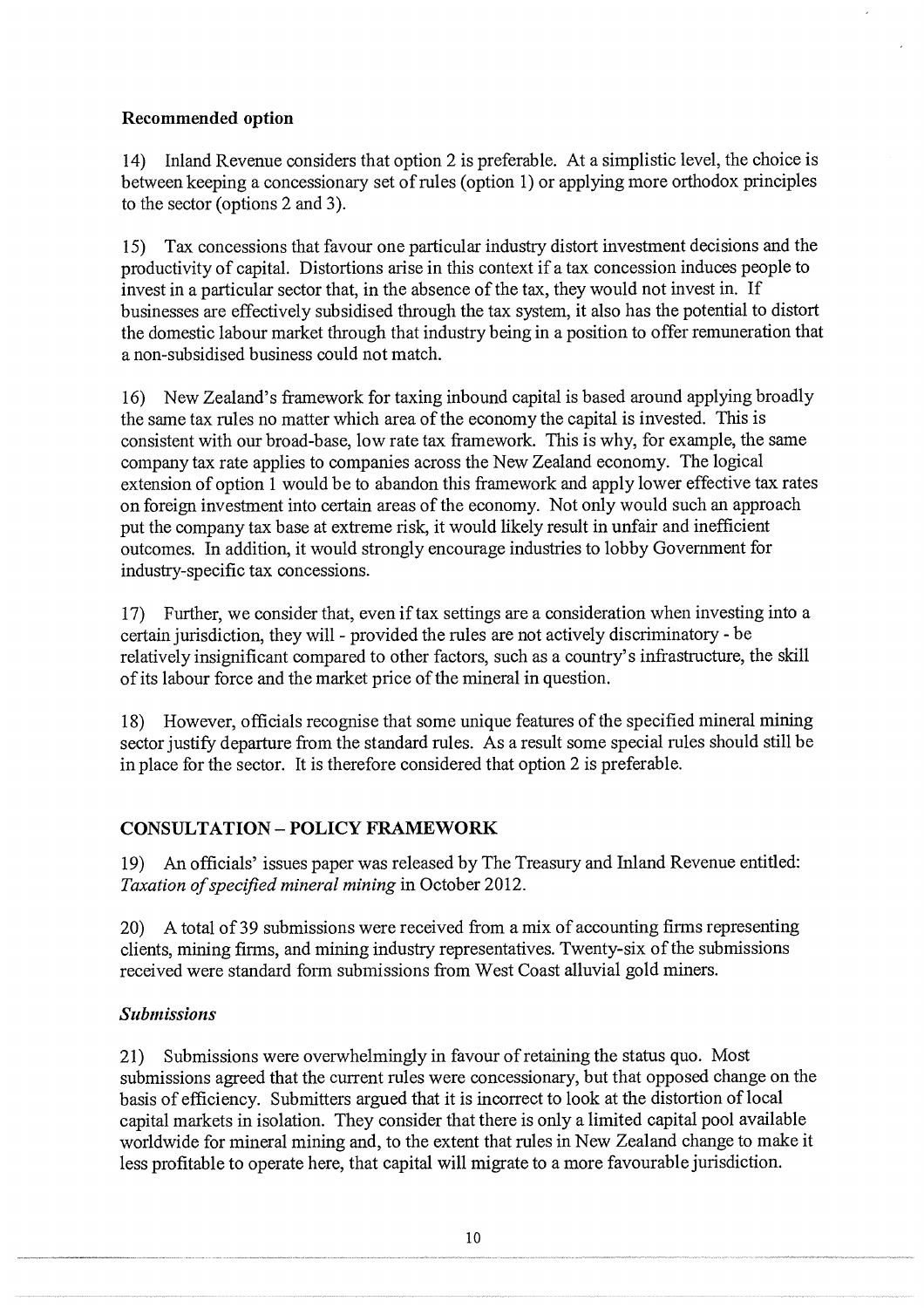Therefore, they suggest, it is more a question of whether the capital comes to New Zealand at all, rather than its efficient allocation once it is here.

22) Submitters also suggested that adverse changes to the tax rules for specified mineral miners could have particularly detrimental effects on rural areas where mining is prevalent the West Coast of the South Island in particular.

23) Officials do not agree with submitters on the efficiency point for the reasons set out in the analysis section (recommended option), above.

24) Officials understand submitters' concerns about the impact on rural areas. However, as stated above, the tax system is based on the fundamental premises of a broad base and low rate. To the extent that Government support is provided to particular communities, it is more efficient to have this take place through a targeted system, rather than tax concessions to a particular industry.

#### CONSULTATION — POLICY DETAII,

25) As mentioned above, submitters disagreed with the overall objectives of the proposals as described in option 2. However, written submissions on the issues paper and later meetings and conversations between submitters and Inland Revenue and Treasury officials also focussed on the detailed policy proposals put forward in the issues paper.

26) Although many of the features of the final proposal are consistent with the issues paper, the following table sets out the specific proposals that attracted the most submissions. For each issue it then restates the final policy proposal and, if the final policy proposals have been altered as a result of consultation, what has changed and why. Where key submission points were not advanced as part of the final proposals, it explains the reasons why they were not considered appropriate:

11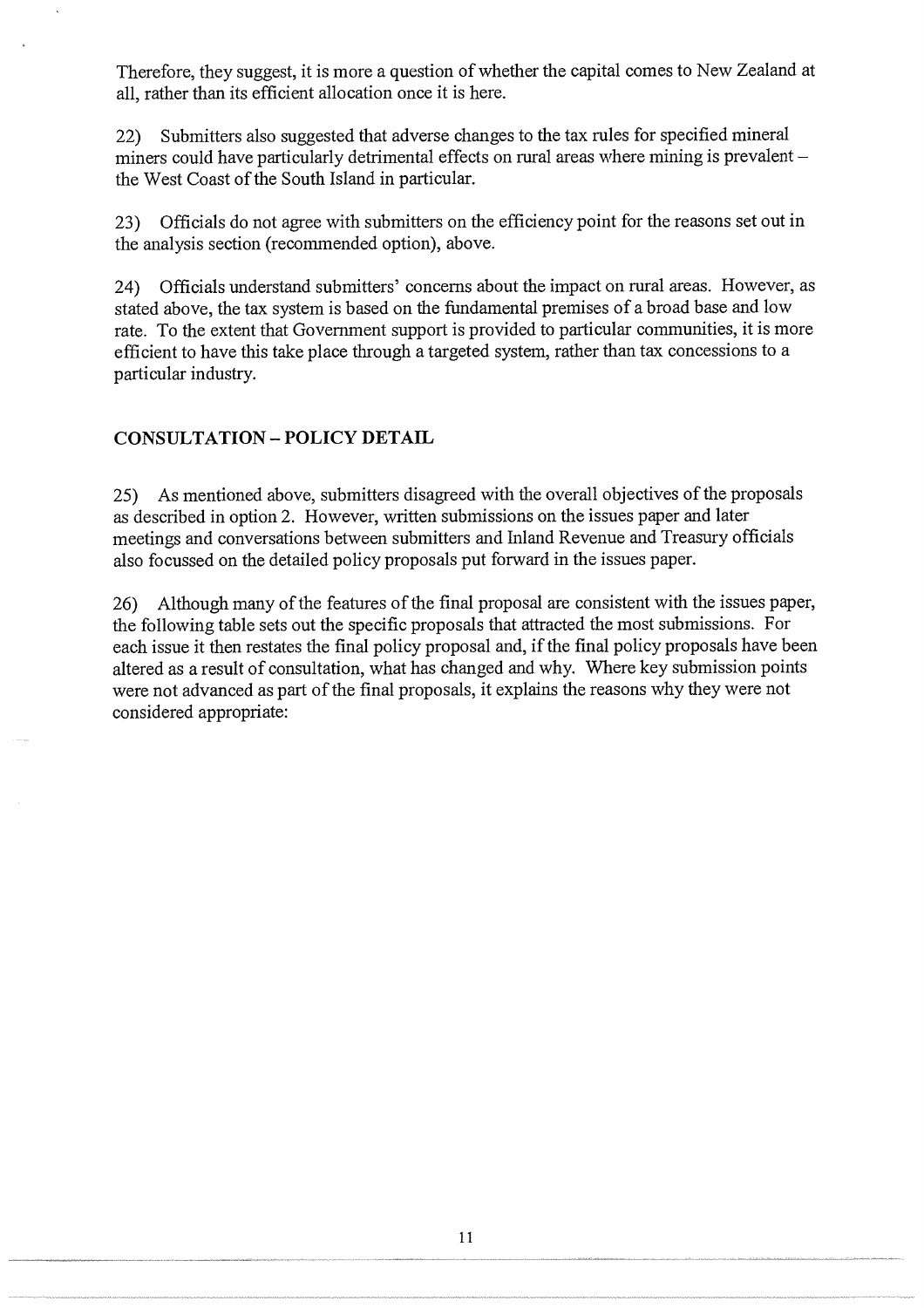| <b>Issue and proposed rules</b>             | <b>Submissions and response</b>                 |
|---------------------------------------------|-------------------------------------------------|
| Claw-back rule: Given that exploration      | The proposal is consistent with the issues      |
| expenditure would be immediately deductible | paper.                                          |
| and development expenditure would have to   |                                                 |
| be capitalised, there are incentives to     | Submissions suggested that the boundary         |
| recharacterise development expenditure as   | between exploration and development             |
| exploration expenditure in order to access  | expenditure are almost always clear, so the     |
| those deductions.                           | claw-back rule is unnecessary. However, we      |
|                                             | consider that this will not always be the case  |
| The proposal is that any item treated as    | as, for example, a tunnel used for exploration  |
| exploration expenditure that is used for    | purposes may later be used to extract           |
| mineral extraction is clawed back and then  | minerals from the functioning mine. In these    |
| depreciated over the life of the mine       | cases, the claw-back rule will provide a        |
| (effectively treating it as development     | useful buttress between the two types of        |
| expenditure).                               | expenditure. To the extent that the boundary    |
|                                             | is clear then taxpayers will be able to account |
|                                             | for expenditure in a way that ensures the       |
|                                             | claw-back rule never operates in practice.      |

 $\ddot{\phantom{0}}$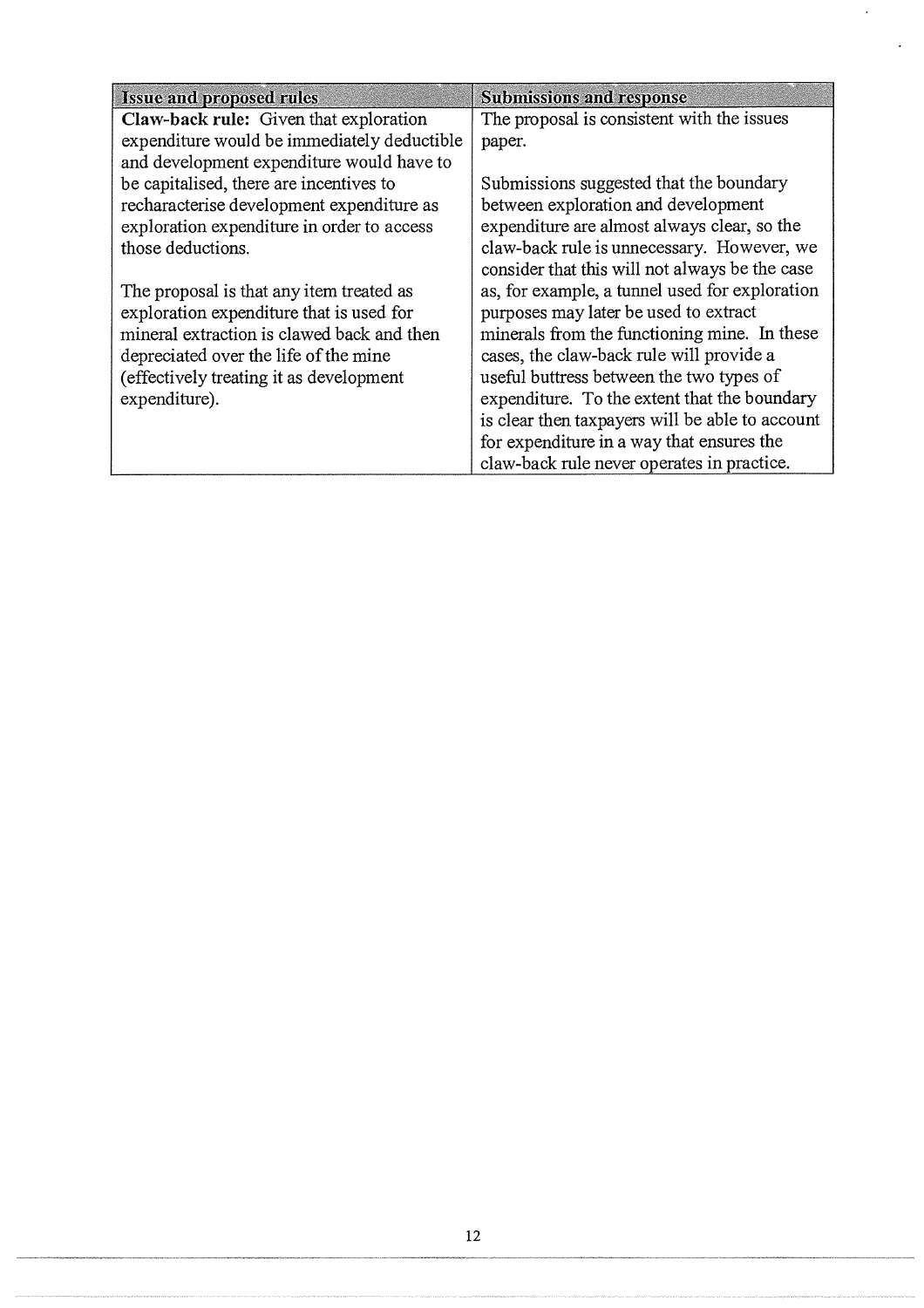| Issue and proposed rules                        | <b>Submissions and response</b>                |
|-------------------------------------------------|------------------------------------------------|
| Rehabilitation/restoration expenditure:         | The issues paper suggested that deductions     |
| Expenditure necessary to restore the mined      | should be given for rehabilitation expenditure |
| land to the condition required by the relevant  | to the extent that a grossed-up sum of money   |
| mining permit.                                  | was paid into special Inland Revenue account   |
|                                                 | - similar to environmental restoration account |
| The proposal is that deductions should be       | rules in subpart EK of the Income Tax Act      |
| allowed in the year that rehabilitation         | 2007. So, for example, if a taxpayer wished    |
| expenditure is actually spent.                  | to obtain a \$100 deduction, they would put    |
|                                                 | \$28 into an Inland Revenue account            |
| To recognise the fact that this expenditure     | (effectively a pre-payment of tax).            |
| may be incurred after income earning            |                                                |
| activities have ceased, to the extent that such | Submitters suggested the issues paper          |
| expenditure results in a tax loss, a refundable | proposal would generate real cash-flow         |
| credit should be generated in the relevant      | concerns for them.                             |
| period. This credit would be limited in value   |                                                |
| to the amount of tax that the miner has paid in | Submitters have also argued that mineral       |
| respect of mining operations in the relevant    | miners should be able to use the provisioning  |
| permit area.                                    | allowed by IFRS accounting as a basis for      |
|                                                 | deductions. This would result in deductions    |
| This is the treatment given to similar          | being available in the year that the miner     |
| expenditure under the petroleum mining          | committed to incurring the expenditure (being  |
| rules. Under the petroleum rules, such losses   | the period when the relevant damage to land    |
| can be carried back and offset against          | took place), discounted and then claimed over  |
| previous years' income. The refundable          | the period between that date and actual        |
| credit is considered to be preferable because   | expenditure. Deductions would therefore be     |
| it eliminates much of the compliance and        | able to be taken earlier than under the        |
| administration costs involved in reopening      | proposed rules.                                |
| and adjusting prior years' returns.             |                                                |
|                                                 | Although we can see the force in this          |
|                                                 | argument, we do not consider this is           |
|                                                 | something that should be addressed solely in   |
|                                                 | the mineral mining context, as many            |
|                                                 | industries have expected expenditure that they |
|                                                 | are able to create reserves for in their       |
|                                                 | accounts. A broad review of the tax treatment  |
|                                                 | of future expenditure would seem more          |
|                                                 | appropriate. In the meantime, we do not        |
|                                                 | consider it would be preferable to introduce a |
|                                                 | regime more favourable than the one that       |
|                                                 | currently applies to petroleum mining.         |

 $\bar{\star}$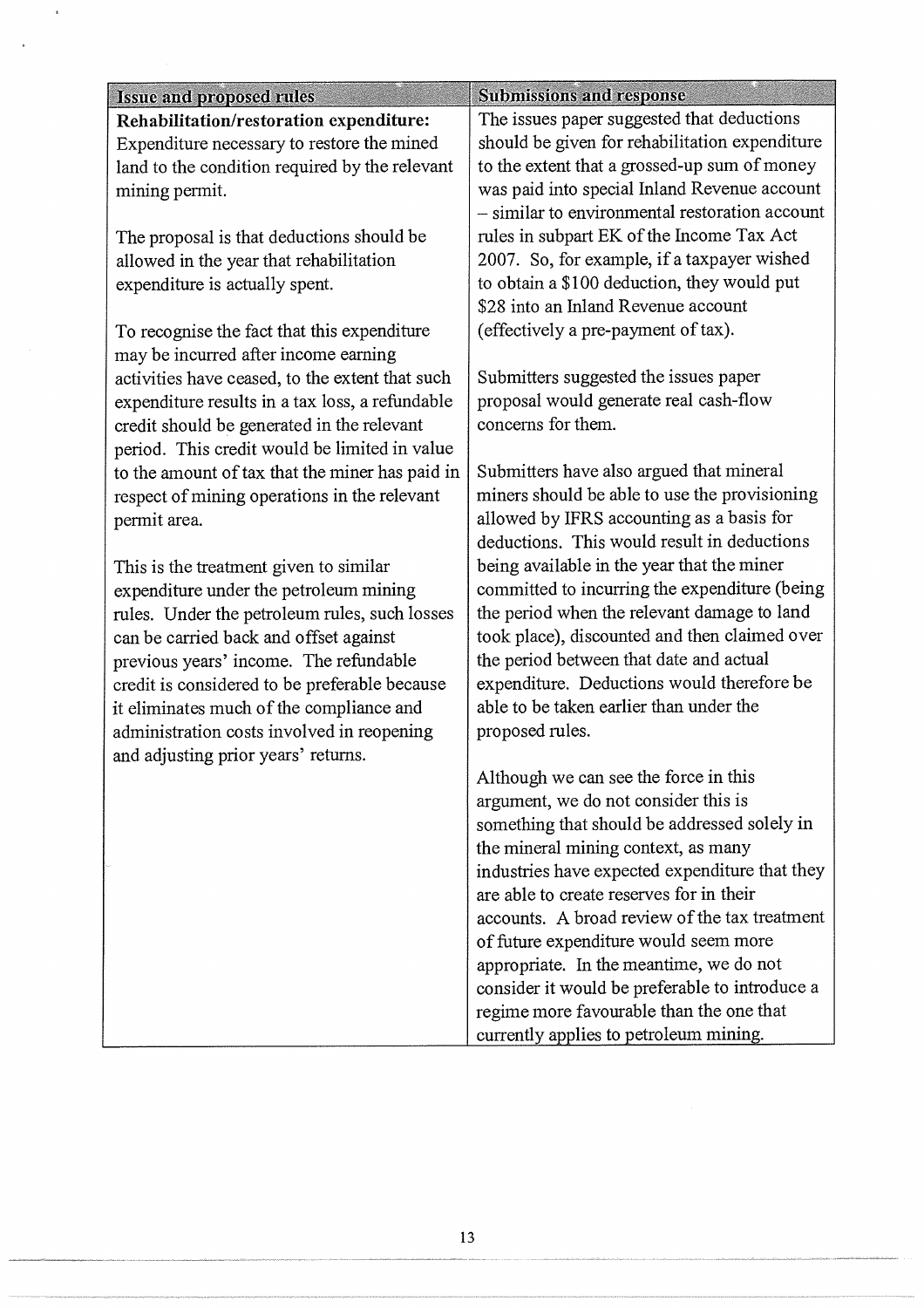| <b>Issue and proposed rules</b>                                                                                                                                                                                                                                                                                                                                                                                                                             | <b>Submissions and response</b>                                                                                                                                                                                                                                                                                                                                                                                                                                                                                                                                                                                                                                                                                                                                                                                                                                                                                                                                                                                            |
|-------------------------------------------------------------------------------------------------------------------------------------------------------------------------------------------------------------------------------------------------------------------------------------------------------------------------------------------------------------------------------------------------------------------------------------------------------------|----------------------------------------------------------------------------------------------------------------------------------------------------------------------------------------------------------------------------------------------------------------------------------------------------------------------------------------------------------------------------------------------------------------------------------------------------------------------------------------------------------------------------------------------------------------------------------------------------------------------------------------------------------------------------------------------------------------------------------------------------------------------------------------------------------------------------------------------------------------------------------------------------------------------------------------------------------------------------------------------------------------------------|
| Land expenditure: Land purchased by a<br>miner for the purposes of their mining<br>operations. Currently these expenses are<br>fully deductible.                                                                                                                                                                                                                                                                                                            | The issues paper suggested treating land as<br>revenue account property, but not that a<br>refundable credit be generated.                                                                                                                                                                                                                                                                                                                                                                                                                                                                                                                                                                                                                                                                                                                                                                                                                                                                                                 |
| The proposal is to treat land as revenue<br>account property, with gains being taxable<br>and losses deductible in the year of sale.<br>As with rehabilitation expenditure, to<br>recognise the fact that selling of the land will<br>likely be the final act of a mining project,<br>losses attributable to the sale of land should<br>also be available as a refundable credit, up to<br>the value of tax paid in respect of the relevant<br>permit area. | Submissions suggested a regime similar to<br>that which exists for forestry should be<br>considered. Under the forestry rules, the land<br>is separated from the standing timber, with<br>the latter being given revenue account<br>treatment.<br>Again, we can see the force in this argument,<br>but consider such a solution unworkable in<br>the mineral mining context. Unlike timber,<br>which is easily identifiable, mineral deposits<br>under the surface are extremely difficult to<br>accurately estimate in advance.<br>In any event, the 'revenue account' rule is<br>designed to be concessionary in that it<br>recognises that mineral miners will likely be<br>paying a substantial premium for land when<br>the existing landowner realises that they have<br>commercially viable mineral deposits. The<br>land being sold at the end of the mining<br>project will have been devalued by the<br>extraction of the minerals, so a deduction for<br>the loss in value should be available to the<br>miner. |
|                                                                                                                                                                                                                                                                                                                                                                                                                                                             |                                                                                                                                                                                                                                                                                                                                                                                                                                                                                                                                                                                                                                                                                                                                                                                                                                                                                                                                                                                                                            |

 $\overline{\phantom{a}}$ 

 $\overline{\phantom{a}}$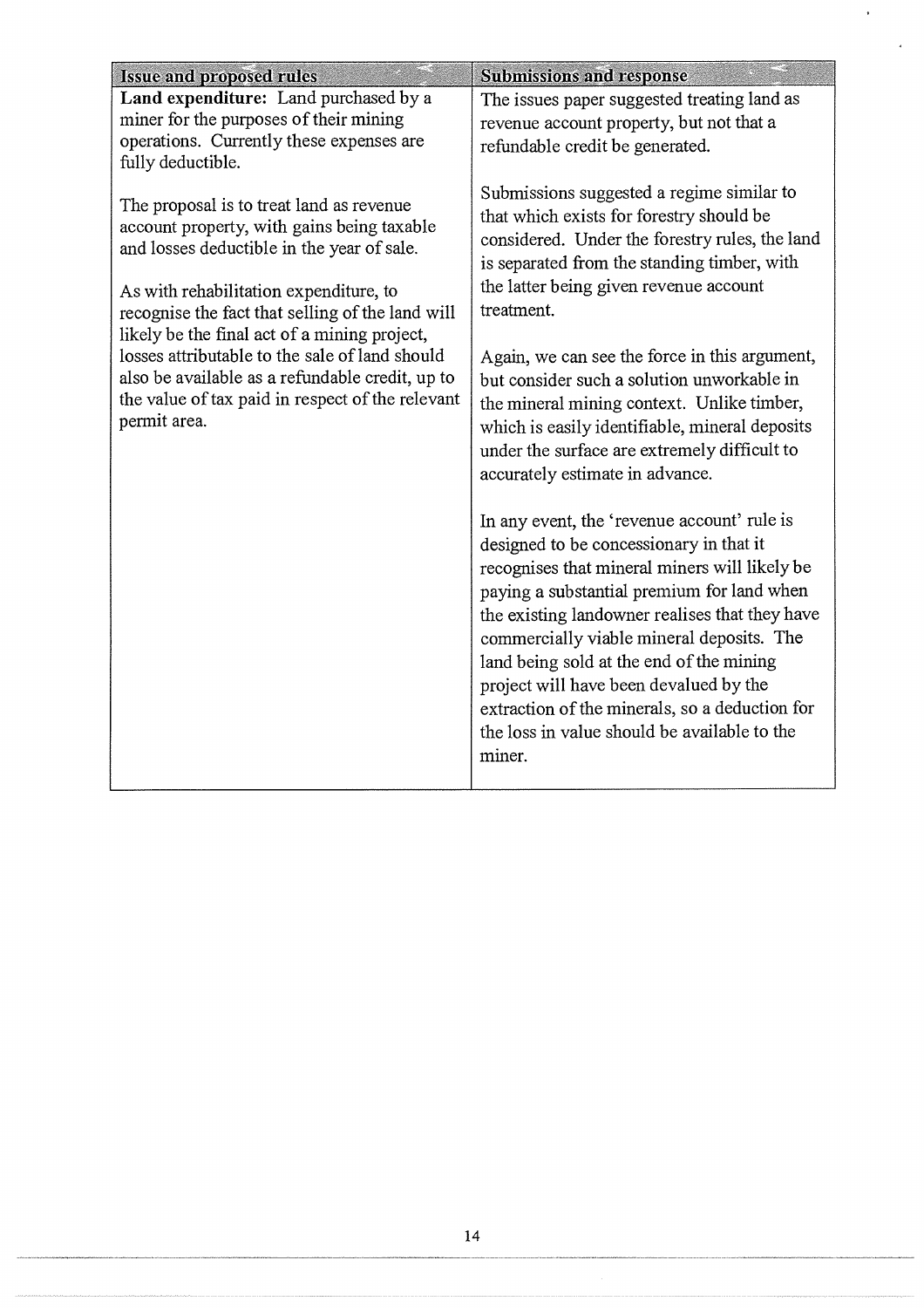| <b>Issue and proposed rules</b>                 | <b>Submissions and response</b>                 |
|-------------------------------------------------|-------------------------------------------------|
| Life of the mine: The life of the mine is an    | The issues paper suggested that depreciation    |
| important concept, because it sets the          | should be calculated using "proven" plus        |
| timeframe for depreciation of all assets that   | "probable" reserves, with deductions being      |
| are tied to the life of the mine, including     | based on the proportion of those reserves       |
| development expenditure.                        | extracted in any given year. Submissions        |
|                                                 | suggested that the "proven" plus "probable"     |
| It is proposed that the "life of mine" should   | method would be difficult to operate in         |
| be self-assessed, provided the timeframe used   | practice, particularly for smaller mining       |
| for tax purposes is not less than the one used  | operators that may not be required to produce   |
| for the purposes of the company's accounts.     | such information for the purposes of their      |
|                                                 | accounts.                                       |
| Some mines, particularly iron sand mines,       |                                                 |
| have very long estimated lives. To create       | The proposal therefore aims to simplify the     |
| some certainty for these long-life mines, it is | issue for smaller operators while still         |
| proposed that there be a cap on the "life of    | maintaining some robustness around the life     |
| mine" concept of 25 years.                      | of mine figure actually produced.               |
|                                                 |                                                 |
| The "mine" in question should be the permit     | With regard to what a "mine" is for these       |
| area.                                           | purposes, submissions suggested that            |
|                                                 | sometimes several mines exist in one permit     |
|                                                 | area. However, the ability to split permit      |
|                                                 | areas into discrete operations could be used to |
|                                                 | manipulate the proposed self-assessment         |
|                                                 | regime, and using the entire permit area as a   |
|                                                 | proxy for a "mine" would provide greater        |
|                                                 | certainty.                                      |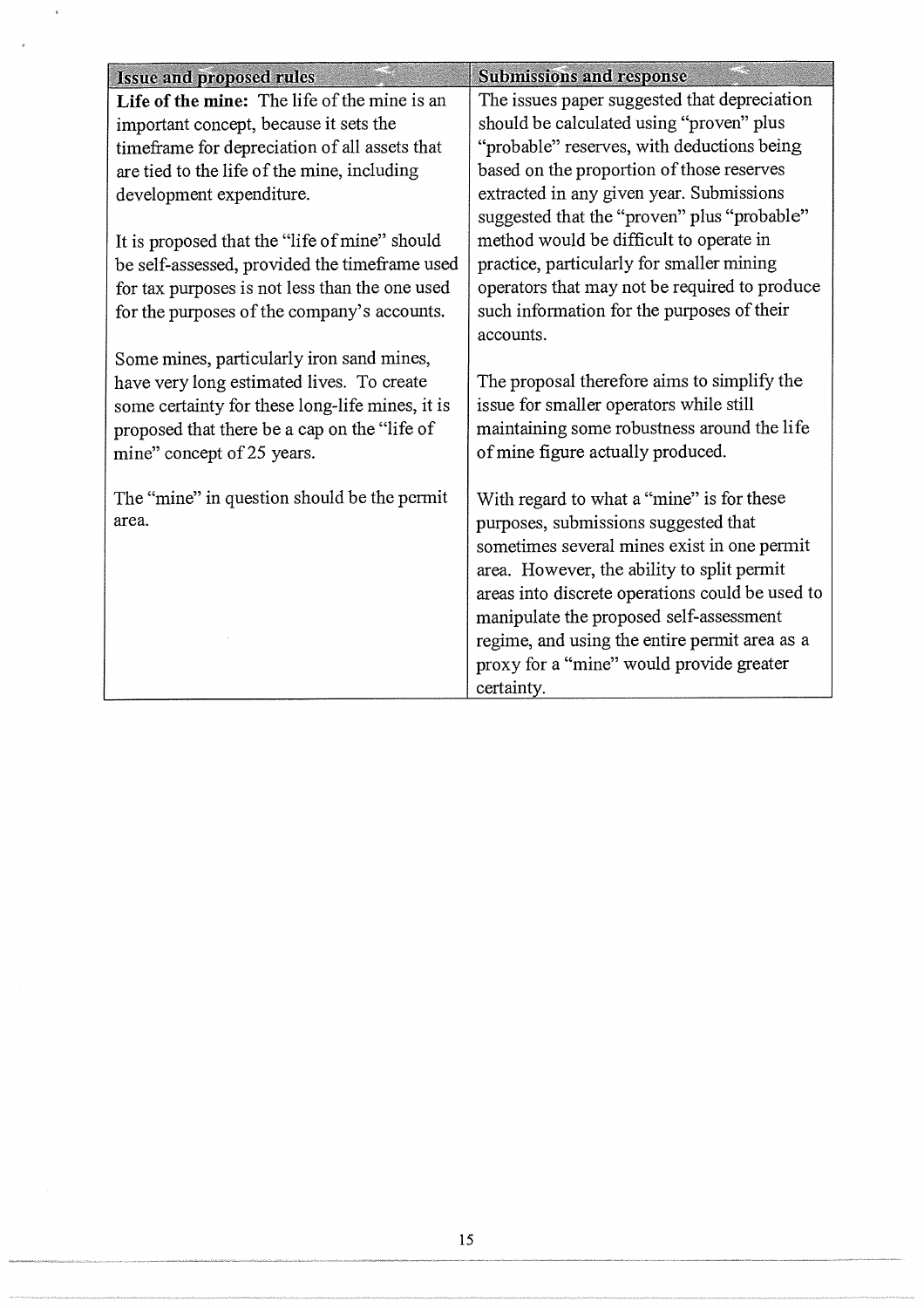| <b>Issue and proposed rules</b>                                                                                                                                                                                                                                                                                                                                              | <b>Submissions and response</b>                                                                                                                                                                                                                                                                                                                                                                                                                                                                                                                                                                                                                                                    |
|------------------------------------------------------------------------------------------------------------------------------------------------------------------------------------------------------------------------------------------------------------------------------------------------------------------------------------------------------------------------------|------------------------------------------------------------------------------------------------------------------------------------------------------------------------------------------------------------------------------------------------------------------------------------------------------------------------------------------------------------------------------------------------------------------------------------------------------------------------------------------------------------------------------------------------------------------------------------------------------------------------------------------------------------------------------------|
| Loss continuity and grouping: Under the<br>current regime, a mining company can carry<br>losses through a breach in shareholder<br>continuity (subject to losses from one permit                                                                                                                                                                                             | The issues paper suggested that the normal<br>tax rules for losses and grouping should<br>apply to specified mineral miners.                                                                                                                                                                                                                                                                                                                                                                                                                                                                                                                                                       |
| area being ring-fenced to future profits from<br>the same area), but cannot belong to a group of<br>companies unless all group members are also<br>mining companies.                                                                                                                                                                                                         | Although the proposal to retain the current<br>system depart from the general tax<br>principles regarding losses and grouping, we<br>consider they are justified in this instance.                                                                                                                                                                                                                                                                                                                                                                                                                                                                                                 |
| The proposal is that the existing rules remain<br>in place. However, the claw-back rule<br>mentioned above should apply to all relevant<br>expenditure irrespective of whether it was<br>incurred before or after a continuity breach.<br>This is because the benefit of any losses will<br>pass to the new owner, so that owner should<br>account for any resulting income. | Submissions suggested that mineral mining<br>companies were more susceptible to<br>continuity breaches because of the nature of<br>their business. Mining is a capital intensive<br>industry that requires significant upfront<br>investment. This is a level of investment<br>that can be beyond the means of founding<br>shareholders. However, unlike other<br>industries, mining companies do not have<br>the option of debt financing because of the<br>high-risk nature of the business. Therefore,<br>with additional equity financing and the<br>associated change in shareholding, they are<br>more at risk of continuity breaches than<br>companies in other industries. |
|                                                                                                                                                                                                                                                                                                                                                                              | We agree that the nature of the business<br>means that mineral mining is somewhat<br>unique in this regard, which is the primary<br>reason that the existing loss-continuity rules<br>should remain in place. This would mean<br>that losses from a permit area can be carried<br>though a continuity breach, but will always<br>be to be ring-fenced to income derived from<br>the same permit area. It also means that<br>mining companies should only be allowed to<br>form tax groups with other mining<br>companies.                                                                                                                                                          |

 $\bar{\star}$ 

ý.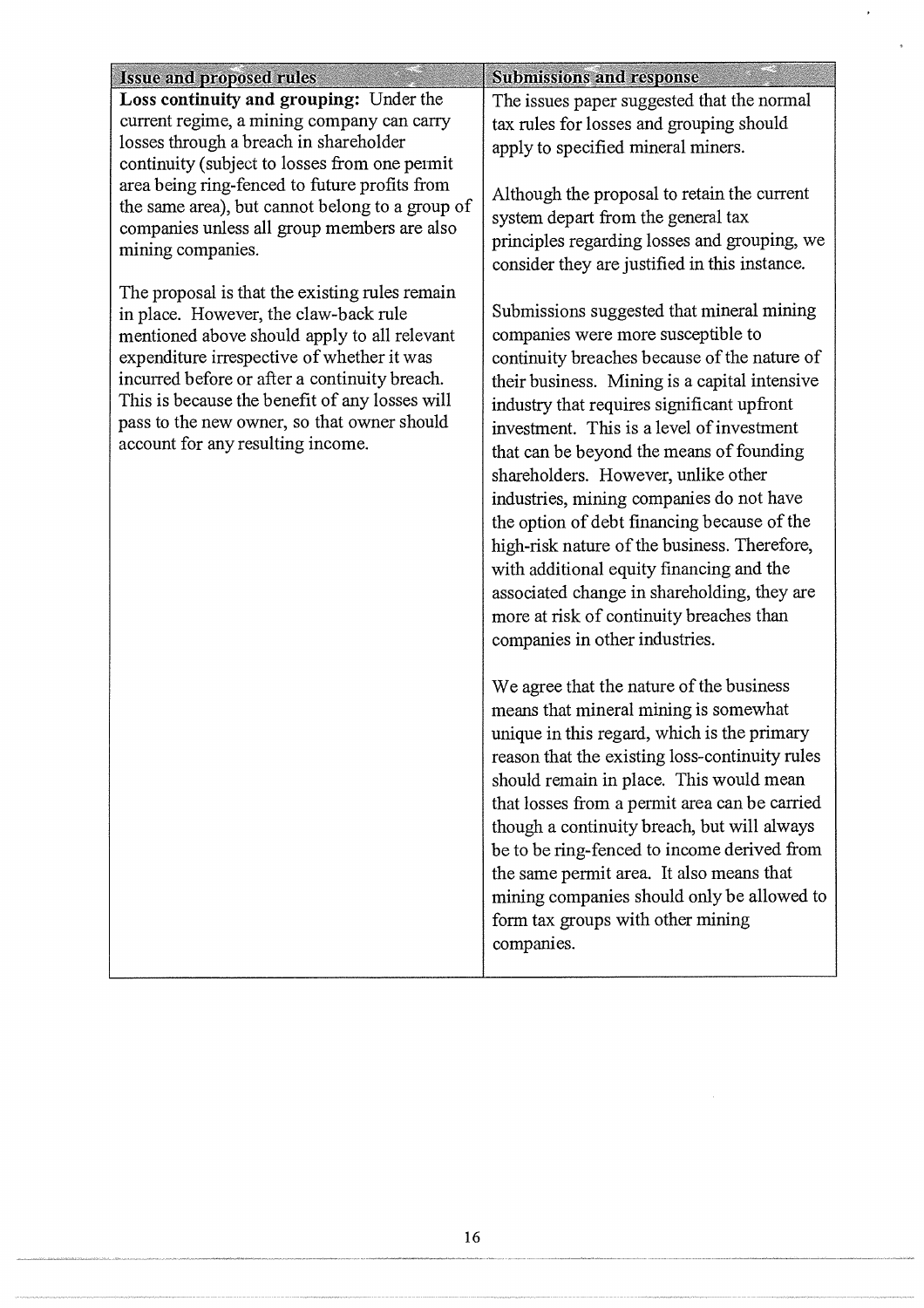| <b>Issue and proposed rules</b>                                                                                                                                                                                                                                                                                       | <b>Submissions and response</b>                                                                                                                                                                                                             |
|-----------------------------------------------------------------------------------------------------------------------------------------------------------------------------------------------------------------------------------------------------------------------------------------------------------------------|---------------------------------------------------------------------------------------------------------------------------------------------------------------------------------------------------------------------------------------------|
| Appropriation of income: Under the current<br>rules, a specified mining company can deduct<br>an amount of income appropriated towards<br>mining exploration or development<br>expenditure. The deduction is allowed in the                                                                                           | The issues paper suggested that no<br>appropriation be permitted, but did not<br>allow for any resulting tax liability to be<br>spread.                                                                                                     |
| year that the appropriation is made.<br>The proposal is that the normal rules apply and<br>no special appropriation be permitted. Any tax<br>liability that arises as a result of the removal of<br>these rules in the 2014/15 income year should<br>be able to spread evenly over that year and the<br>2015/16 year. | The ability to spread the liability over two<br>years follows submissions that the removal<br>of the appropriation rules would result in a<br>significant "income spike" for affected<br>companies, with adverse cash-flow<br>consequences. |

# CONCLUSIONS AND RECOMMENDATIONS

27) For the reasons set out in the "Regulatory Impact Analysis" section of this statement, we recommend that a revised set of tax rules for specified mineral mining be enacted that more closely aligns the tax treatment of this sector with orthodox tax principals.

28) We also recommend that the revised rules have the key features set out in paragraph 12 of the "Regulatory Impact Analysis" section.

## IMPLEMENTATION

29) It is proposed that the revised rules apply to specified mineral miners from the 2014/15 income year. Given that the rules will largely remove existing concessions, no significant transitional issues are expected. The only transitional rule proposed is to allow the payment of any tax attributable to the removal of the income attribution rule to be spread over two years.

30) It is anticipated that there will be some one-off compliance costs for the relevant taxpayers once the revised rules take effect. These costs are expected to largely be associated with ensuring that taxpayers understand the implications of the rules and changes to accounting/software systems necessary to accommodate them.

31) It is not anticipated the introduction of these rules will have significant systems implications for Inland Revenue as most of the changes will simply alter the self-assessment position adopted by taxpayers. The changes will be communicated to taxpayers though the usual legislative means, including a detailed commentary to the bill when introduced and a summary of the final rules in a Tax Information Bulletin once the enacting legislation has received Royal Assent. We will also consult with the industry as to whether more detailed communication on the changes is required — for example, seminars for effected parties and their advisors.